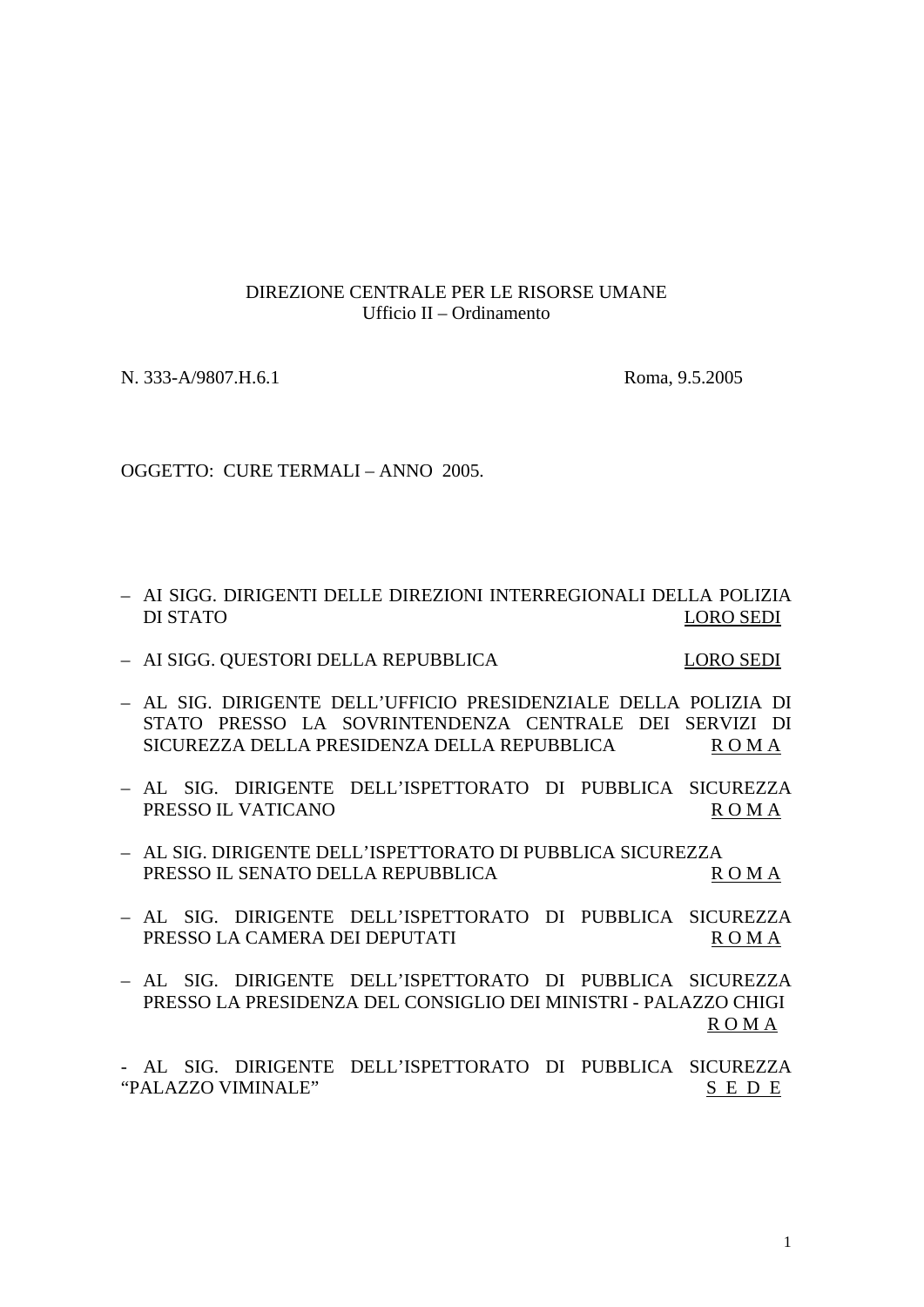- AL SIG. DIRIGENTE DELL'UFFICIO SPECIALE DI PUBBLICA SICUREZZA PRESSO LA REGIONE SICILIANA PALERMO
- AI SIGG. DIRIGENTI DEI COMPARTIMENTI DI POLIZIA STRADALE LORO SEDI
- AI SIGG. DIRIGENTI DELLE ZONE DI POLIZIA DI FRONTIERA LORO SEDI
- AI SIGG. DIRIGENTI DEI COMPARTIMENTI DI POLIZIA FERROVIARIA LORO SEDI
- AI SIGG. DIRIGENTI DEI COMPARTIMENTI DI POLIZIA POSTALE E DELLE TELECOMUNICAZIONI LORO SEDI
- AI SIGG. DIRIGENTI DEI REPARTI MOBILI DELLA POLIZIA DI STATO LORO SEDI
- AI SIGG. DIRIGENTI DEI GABINETTI INTERREGIONALI DI POLIZIA SCIENTIFICA LORO SEDI
- AI SIGG. DIRIGENTI DEI REPARTI VOLO DELLA POLIZIA DI STATO LORO SEDI
- AL SIG. DIRETTORE DEL CENTRO NAUTICO E SOMMOZZATORI DELLA POLIZIA DI STATO NA LA SPEZIA
- AL SIG. DIRETTORE DEL CENTRO ELETTRONICO NAZIONALE DELLA POLIZIA DI STATO NAPOLI
- AI SIGG. DIRIGENTI DEI REPARTI PREVENZIONE CRIMINE LORO SEDI
- AI SIGG. DIRETTORI DEGLI ISTITUTI DI ISTRUZIONE, DI PERFEZIONAMENTO E CENTRI DI ADDESTRAMENTO DELLA POLIZIA DI STATO LORO SEDI
- AI SIGG. DIRIGENTI DELLE ZONE TELECOMUNICAZIONI LORO SEDI